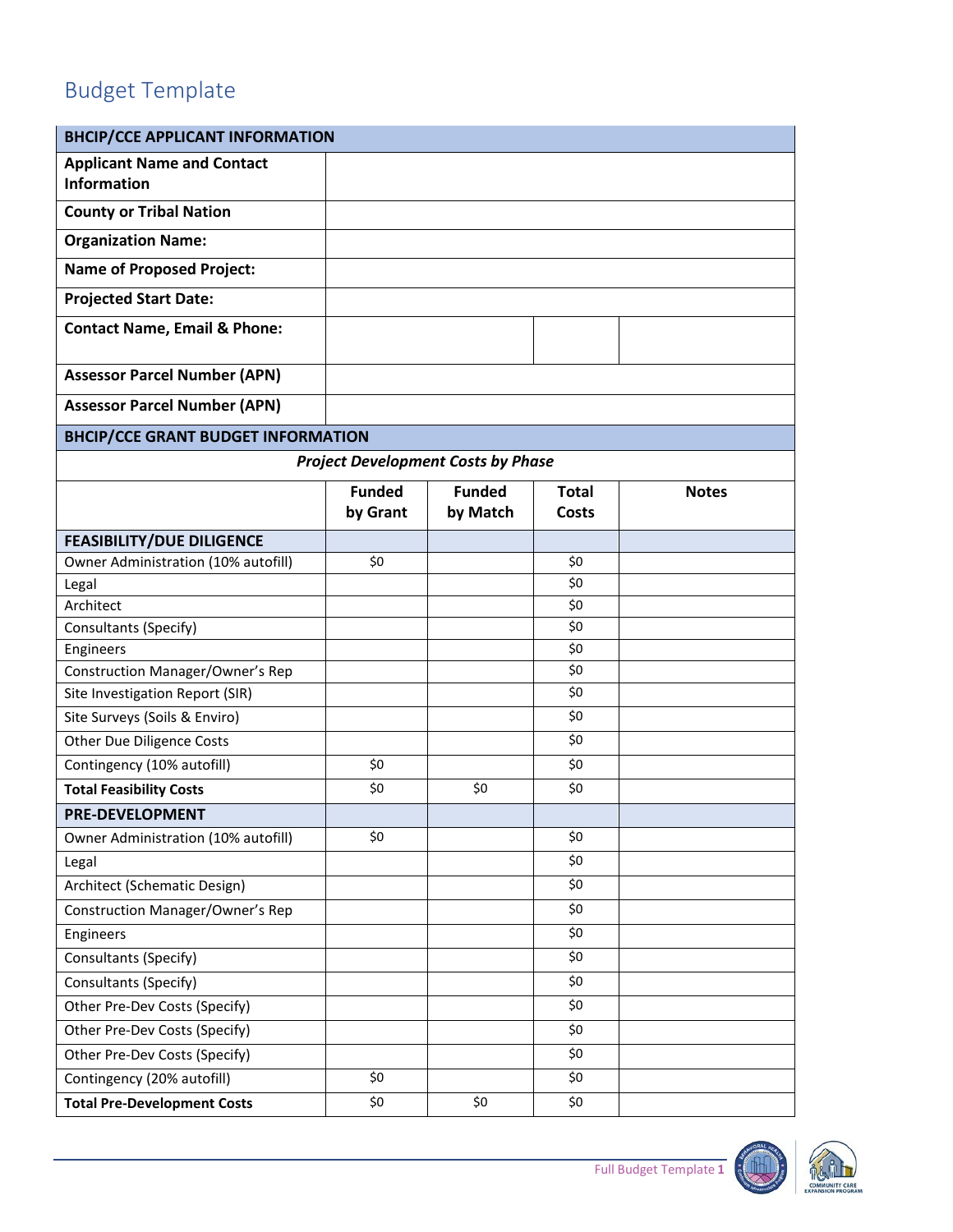| <b>DEVELOPMENT PLANNING</b>                |     |     |     |  |
|--------------------------------------------|-----|-----|-----|--|
| Owner Administration (10% autofill)        | \$0 |     | \$0 |  |
| Legal                                      |     |     | \$0 |  |
| Architect (DDs and CDs)                    |     |     | \$0 |  |
| <b>Construction Manager/Owner's Rep</b>    |     |     | \$0 |  |
| Civil Engineer                             |     |     | \$0 |  |
| <b>MEP Engineer</b>                        |     |     | \$0 |  |
| <b>Structural Engineer</b>                 |     |     | \$0 |  |
| Consultants (Specify)                      |     |     | \$0 |  |
| Consultants (Specify)                      |     |     | \$0 |  |
| Other Dev Planning Costs (Specify)         |     |     | \$0 |  |
| Other Dev Planning Costs (Specify)         |     |     | \$0 |  |
| Other Dev Planning Costs (Specify)         |     |     | \$0 |  |
| Contingency (20% autofill)                 | \$0 |     | \$0 |  |
| <b>Total Development Planning Costs</b>    | \$0 | \$0 | \$0 |  |
| <b>LAND COSTS/ACQUISITION</b>              |     |     |     |  |
| Owner Administration (2% autofill)         | \$0 |     | \$0 |  |
| Land Cost or Value                         |     |     | \$0 |  |
| Demolition                                 |     |     | \$0 |  |
| Legal                                      |     |     | \$0 |  |
| <b>Broker Fee</b>                          |     |     | \$0 |  |
| <b>Appraisal Fee</b>                       |     |     | \$0 |  |
| <b>Construction Manager</b>                |     |     | \$0 |  |
| <b>Closing Costs</b>                       |     |     | \$0 |  |
| Land Lease Rent Prepayment                 |     |     | \$0 |  |
| Contingency (5% autofill)                  | \$0 |     | \$0 |  |
| <b>Total Land Costs</b>                    | \$0 | \$0 | \$0 |  |
| Existing Improvements Value (for<br>Match) |     |     | \$0 |  |
| Off-Site Improvements                      |     |     | \$0 |  |
| <b>Total Acquisition Costs</b>             | \$0 | \$0 | \$0 |  |
| <b>REHABILITATION</b>                      |     |     |     |  |
| Owner Administration (5% autofill)         | \$0 |     | \$0 |  |
| Legal                                      |     |     | \$0 |  |
| <b>Construction Manager/Owner's Rep</b>    |     |     | \$0 |  |
| Site Work (Materials and Labor)            |     |     | \$0 |  |
| Hard Costs (Materials and Labor)           |     |     | \$0 |  |
| <b>General Conditions/Requirements</b>     |     |     | \$0 |  |
| <b>Contractor Profit</b>                   |     |     | \$0 |  |
| Prevailing Wages Administration            |     |     | \$0 |  |
| <b>General Liability Insurance</b>         |     |     | \$0 |  |
| <b>Relocation Costs</b>                    |     |     | \$0 |  |
| Project Inspection                         |     |     | \$0 |  |
| Signage and Marketing                      |     |     | \$0 |  |

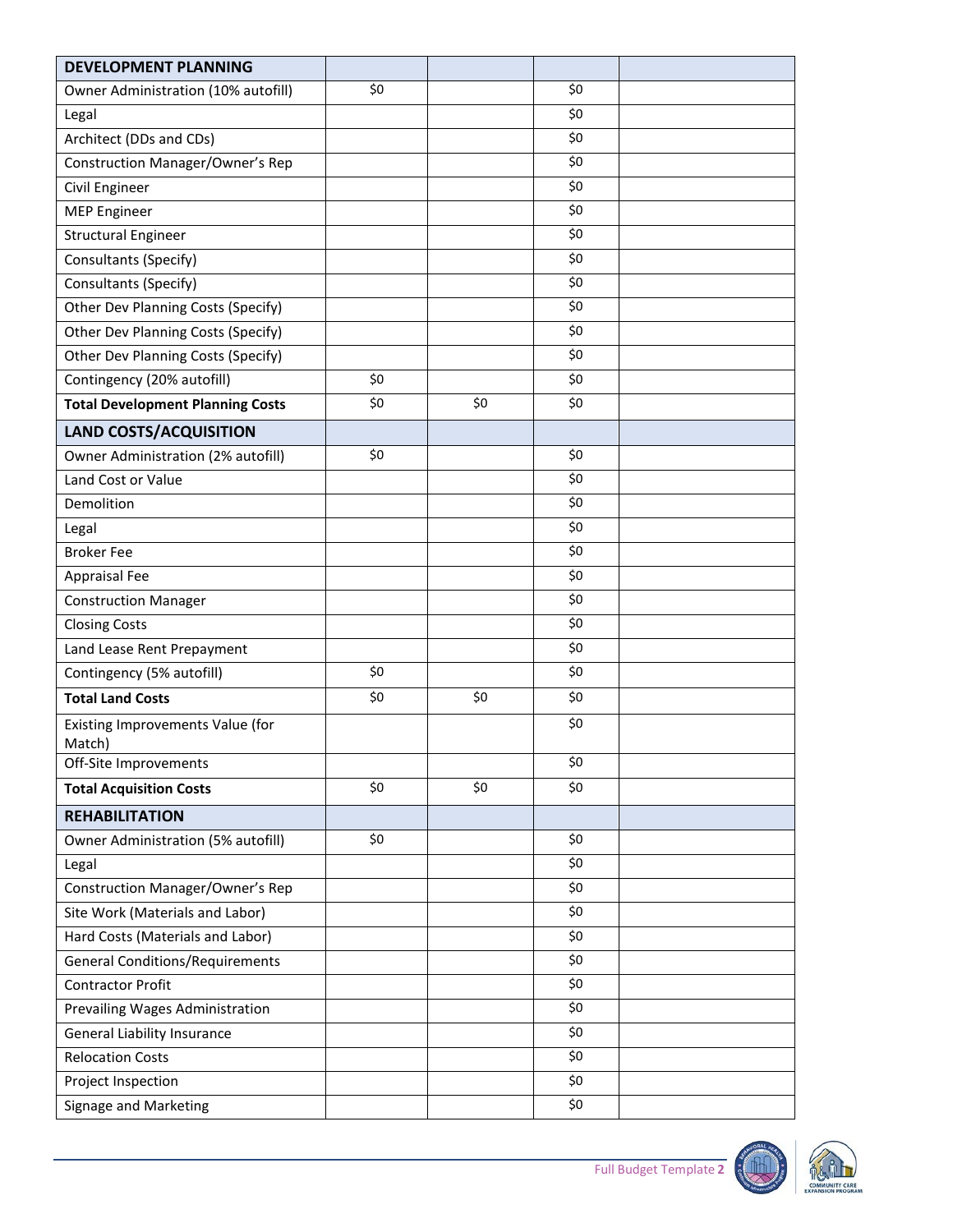| Furniture/Fixtures/Equipment (FFE)                        |     |     | \$0 |  |
|-----------------------------------------------------------|-----|-----|-----|--|
| <b>Urban Greening</b>                                     |     |     | \$0 |  |
| Other Rehabilitation: (Specify)                           |     |     | \$0 |  |
| Other Rehabilitation: (Specify)                           |     |     | \$0 |  |
| Other Rehabilitation: (Specify)                           |     |     | \$0 |  |
| Owner's Contingency (20% autofill)                        | \$0 |     | \$0 |  |
| <b>Total Rehabilitation Costs</b>                         | \$0 | \$0 | \$0 |  |
| <b>NEW CONSTRUCTION</b>                                   |     |     |     |  |
| Owner Administration (5% autofill)                        | \$0 |     | \$0 |  |
| Legal                                                     |     |     | \$0 |  |
| <b>Construction Manager/Owner's Rep</b>                   |     |     | \$0 |  |
| Site Work (Materials and Labor)                           |     |     | \$0 |  |
| Hard Costs (Materials and Labor)                          |     |     | \$0 |  |
| <b>General Conditions/Requirements</b>                    |     |     | \$0 |  |
| <b>Contractor Profit</b>                                  |     |     | \$0 |  |
| Prevailing Wages Administration                           |     |     | \$0 |  |
| <b>General Liability Insurance</b>                        |     |     | \$0 |  |
| Project Inspection                                        |     |     | \$0 |  |
| Furniture/Fixtures/Equipment (FFE)                        |     |     | \$0 |  |
| Signage & Marketing                                       |     |     | \$0 |  |
| <b>Urban Greening</b>                                     |     |     | \$0 |  |
| Other New Construction: (Specify)                         |     |     | \$0 |  |
| Other New Construction: (Specify)                         |     |     | \$0 |  |
| Other New Construction: (Specify)                         |     |     | \$0 |  |
| Other New Construction: (Specify)                         |     |     | \$0 |  |
| Other New Construction: (Specify)                         |     |     | \$0 |  |
| Owner's Contingency (20% autofill)                        | \$0 |     | \$0 |  |
| <b>Total New Construction Costs</b>                       | \$0 | \$0 | \$0 |  |
| <b>CONSTRUCTION PERMITS &amp; FEES</b>                    |     |     |     |  |
| Owner Administration (10% autofill)                       | \$0 |     | \$0 |  |
| <b>Bond Premium or Subcontractor</b>                      |     |     | \$0 |  |
| Default Insurance (SDI)                                   |     |     |     |  |
| Builder's Risk Insurance                                  |     |     | \$0 |  |
| <b>Title and Recording</b>                                |     |     | \$0 |  |
| <b>Permit Fees</b>                                        |     |     | \$0 |  |
| Local Development Impact Fees                             |     |     | \$0 |  |
| <b>Employment Reporting</b>                               |     |     | \$0 |  |
| <b>Other Construction Permits &amp; Fees</b>              |     |     | \$0 |  |
| (Specify)<br><b>Other Construction Permits &amp; Fees</b> |     |     | \$0 |  |
| (Specify)                                                 |     |     |     |  |
| <b>Other Construction Permits &amp; Fees</b>              |     |     | \$0 |  |
| (Specify)                                                 |     |     |     |  |
| Owner's Contingency (10% autofill)                        | \$0 |     | \$0 |  |
| <b>Total Construction Permits &amp; Fees</b>              | \$0 | \$0 | \$0 |  |